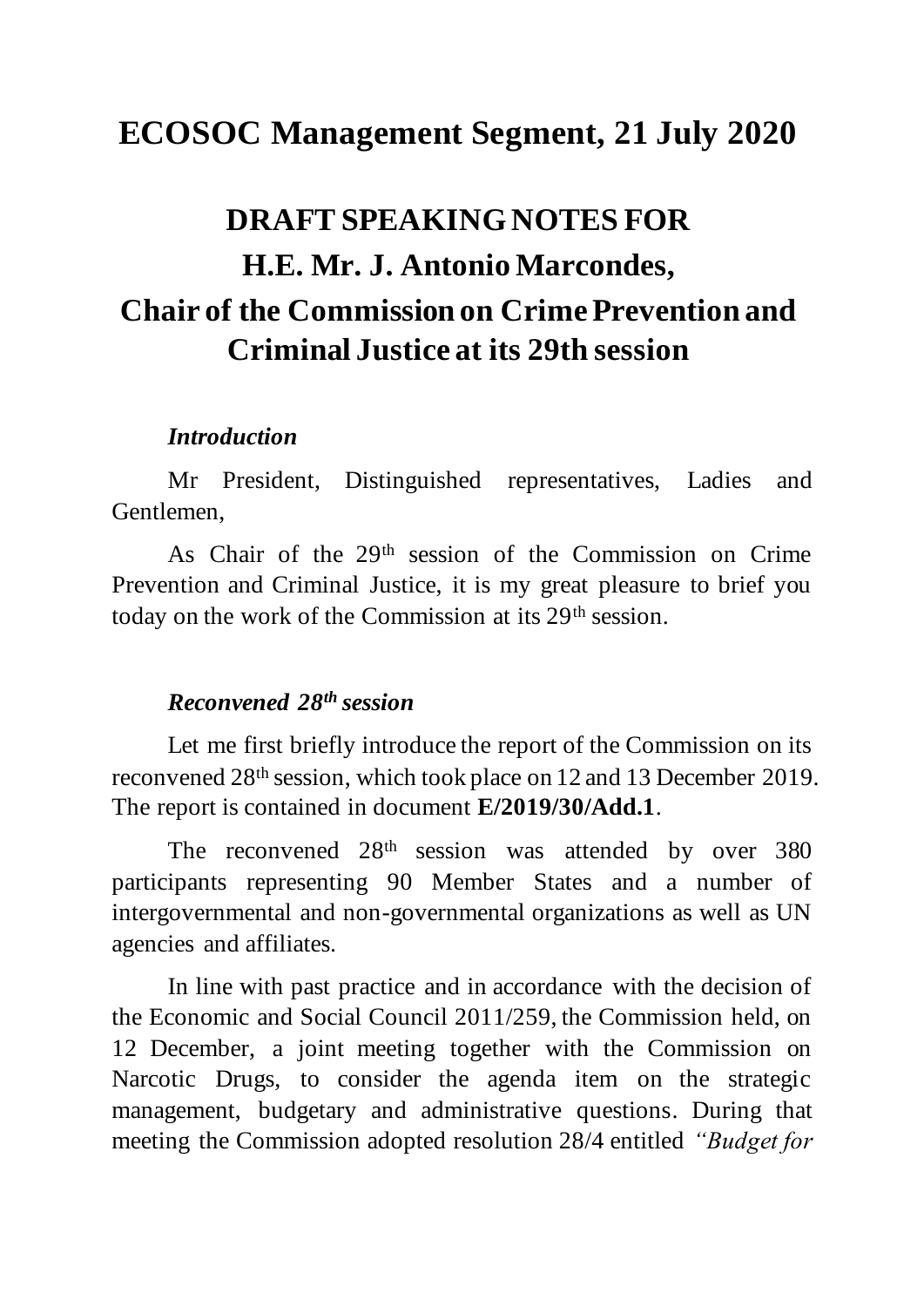# *the biennium 2020-2021 for the United Nations Crime Prevention and Criminal Justice Fund".*

On 13 December, the CCPCJ held a separate meeting, to discuss a number of substantive agenda items, in particular on the follow-up to the Thirteenth United Nations Congress on Crime Prevention and Criminal Justice and preparations for the Fourteenth Crime Congress, which was scheduled to take place in Kyoto/Japan from 20 to 27 April 2020.

### *Regular 29th session*

Now let me share an update on the status of the 29<sup>th</sup> session of the Commission.

The 29<sup>th</sup> session was originally scheduled to take place from 18 to 24 May 2020, in Vienna, with the overall theme on *"Effective measures to prevent and counter the smuggling of migrants, while protecting the rights of smuggled migrants, particularly women and children, and those of unaccompanied migrant children".*

Already in March 2020, we were quite advanced with the preparations for the 29th session, but, as was the case with many other meetings, the regular session had to be postponed to an undetermined date, due to the COVID-19 pandemic. The 29<sup>th</sup> session would have dealt with the follow-up to the Fourteenth United Nations Congress on Crime Prevention and Criminal Justice, which had – as already mentioned - been scheduled to take place from 20 to 27 April 2020 in Kyoto, Japan, but was also postponed until further notice by the General Assembly, upon the recommendation of the CCPCJ.

The decision to postpone its 29<sup>th</sup> session was taken by the Commission on 20 March, through a silence procedure, upon the recommendation of its Extended Bureau (which consists of the members of the Bureau and the Chairs of the Regional Groups). I informed the President of the Economic and Social Council accordingly, through a letter transmitted on 20 March. Information on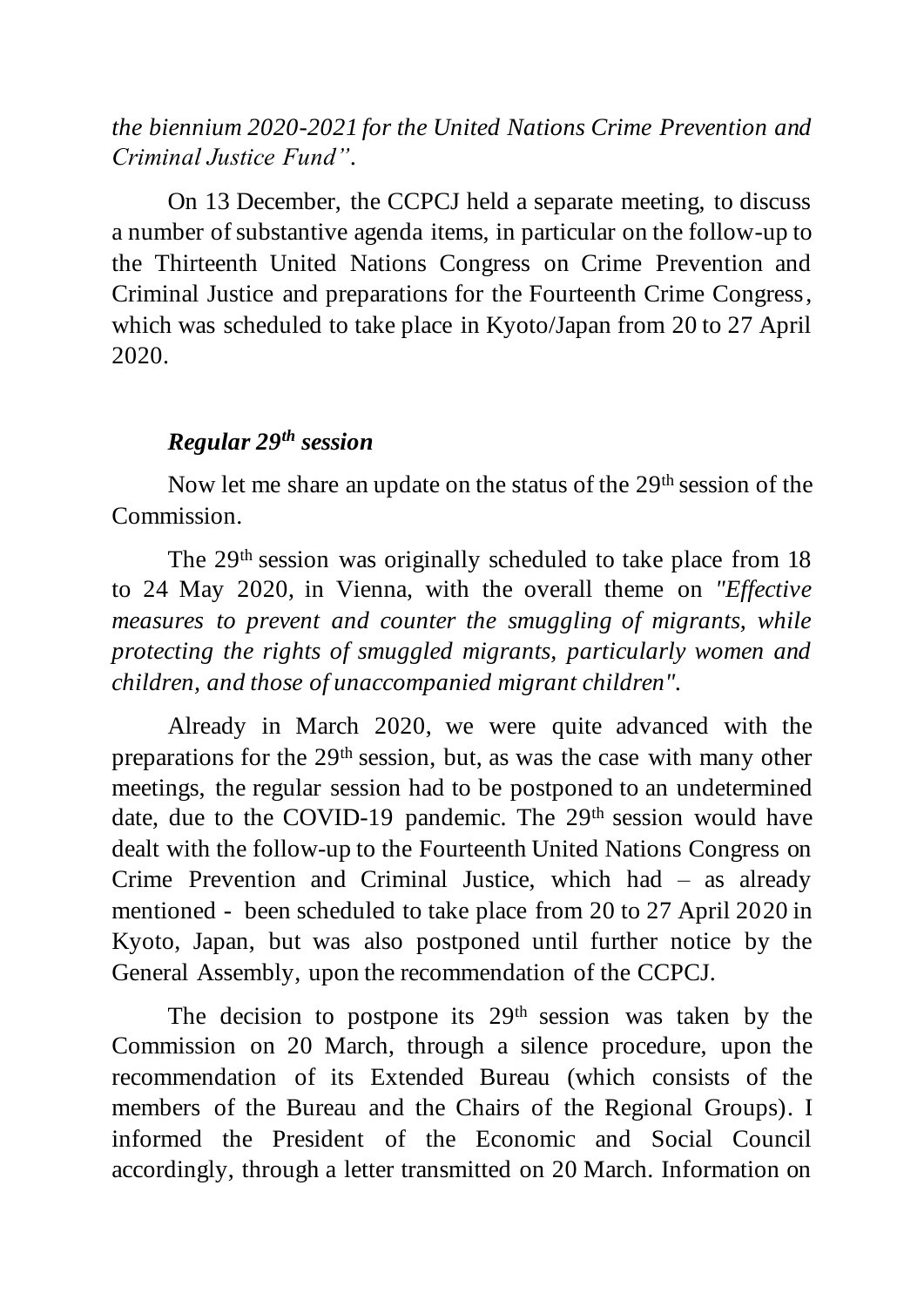the postponement was made available online on the dedicated website of the Commission as well as shared through social media channels. I would like to express my sincere thanks for the guidance that the President and the Bureau of the Economic and Social Council provided, including through the circulation of the documentation on criteria for risk assessment, which has facilitated the decision-making on postponement by the Commission.

Following the postponement decision, the Extended Bureau conducted extensive consultations on a possible new format for the  $29<sup>th</sup>$ session, against the backdrop of a busy calendar of intergovernmental meetings in Vienna in the second half of 2020 as well as potential continued logistical restrictions due to the COVID 19-situation.

During its fifth meeting, held on 13 July 2020, the Extended Bureau endorsed the proposal to recommend the revision of the provisional agenda of the 29th session of the CCPCJ –with a view to focus only on those items that required urgent consideration and to "roll over" the other items to the 30<sup>th</sup> session of the CCPCJ, to be held in 2021. Following the endorsement of the Extended Bureau and with a view to secure the broad support of Member States participating in the Commission on Crime Prevention and Criminal Justice, the draft decision – which is now before the Council - was placed under silent procedure. Following the expiration of the silent procedure (without any Member State expressing objection), I have requested last Thursday, 16 July, to the President that the draft decision entitled *"Revised Provisional Agenda of the 29th session of the Commission on Crime Prevention and Criminal Justice"* – as recommended by the CCPCJ - be considered and acted upon by the Economic and Social Council.

Should the Council adopt the decision, a downscaled - very short - regular 29th session will take place – most likely on 3 December, to be immediately followed by the joined reconvened session of the CCPCJ and the Commission on Narcotic Drugs, which will discuss (as per established practice) the agenda item on *"Strategic, budgetary and administrative questions".* At its separate meeting of the reconvened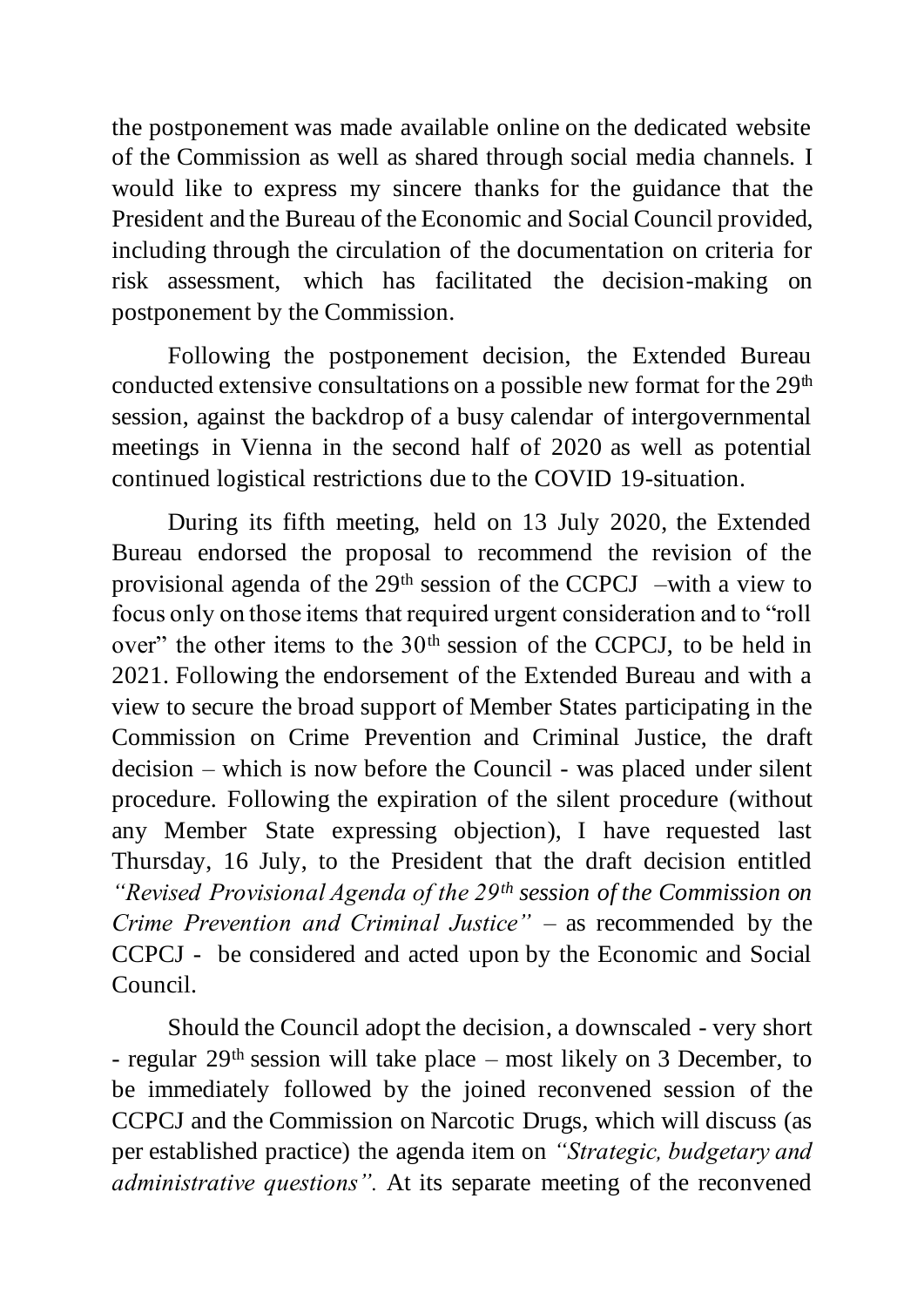session, tentatively scheduled for 4 December, the Commission will discuss preparations for the Fourteenth and Fifteenth Crime Congresses and consider any procedural matters. Those agenda items on the original (pre-COVID) agenda of the 29th session which will not be taken up in December will be part of the agenda for the  $30<sup>th</sup>$  session, scheduled to be held in May 2021, including the thematic discussion on *"Effective measures to prevent and counter the smuggling of migrants, while protecting the rights of smuggled migrants, particularly women and children, and those of unaccompanied migrant children".*

I would also like to mention that, despite the challenges posed by the COVID-19 pandemic to the intergovernmental work, we have been in the meantime, together with the Secretariat to the Governing Bodies, carrying out many consultations, through web-conferencing services, and creative approaches have been applied to sustain the dialogue on Commission-related matters among Member States and other relevant stakeholders.

## *Contribution to the implementation of the 2030 Agenda*

Let me now say a few words about the contribution of the CCPCJ to the implementation of the 2030 Agenda for Sustainable Development.

The Commission has, at its regular sessions, a standing agenda item under which it discusses its contributions to the follow-up to and the review and implementation of the 2030 Agenda for Sustainable Development. The Commission has also this year, as was the case in previous years, submitted a substantive contribution to the **High-level Political Forum on Sustainable Development**.

I am also pleased that the Second Vice-Chair of the Commission, Ambassador Khojesta Fana Ebrahimkhel, was able to participate in the **Integration Segment of the Council** – held on 6 July – and contributed to the panel discussion on *"Leaving no one behind in the context of COVID-19 and the decade of action and delivery".*